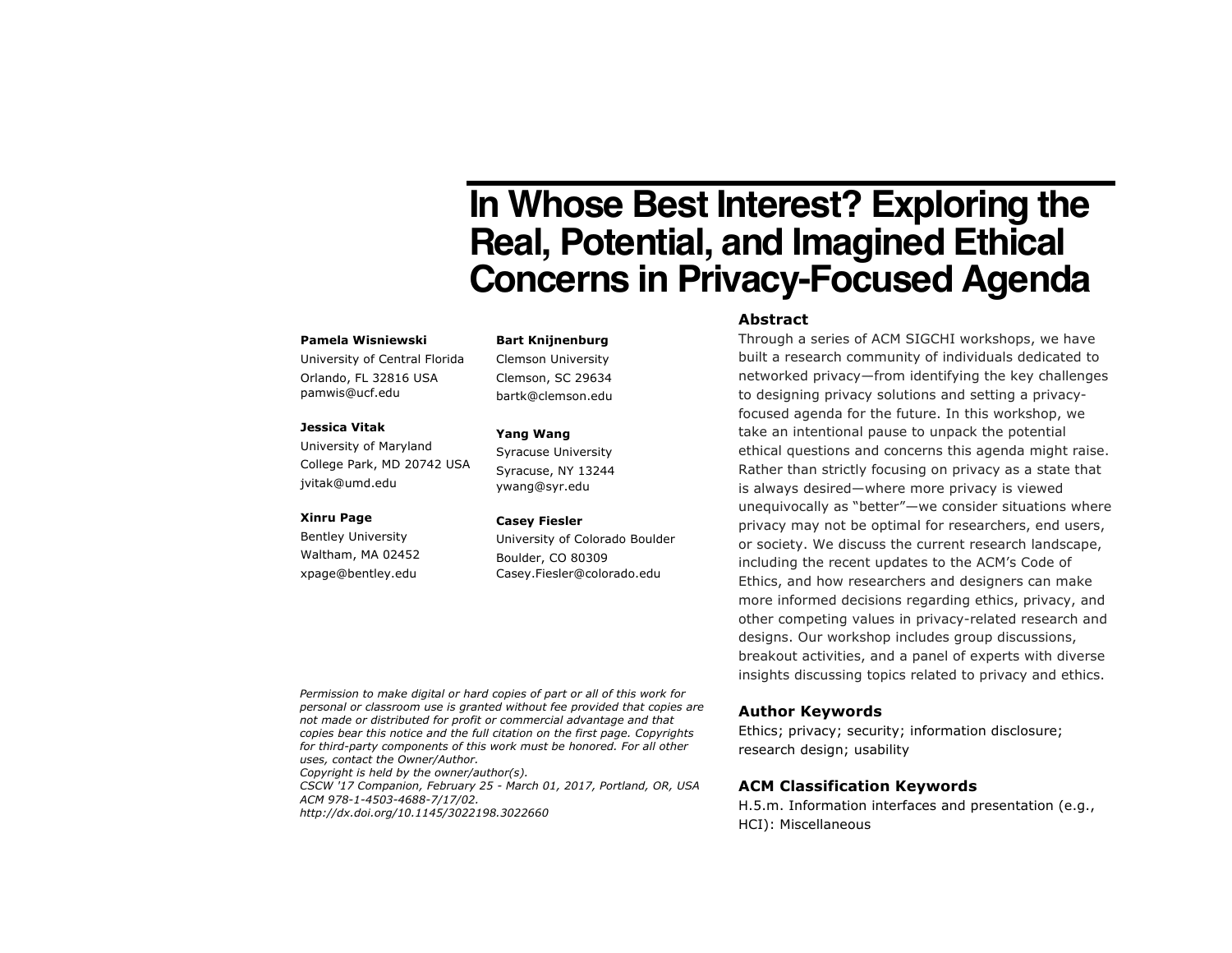#### **Important Dates:**

- **Nov. 5, 2016:** Call for proposals
- **Dec. 14, 2016:**  Position paper deadline
- **Jan. 10, 2017:**  Notifications sent to authors
- **Jan. 31, 2017:**  Camera-ready due and will be linked on website
- **Feb. 25, 2017:** Workshop

#### **Expert Panelists:**

- **Sara Kiesler,**  *National Science Foundation*
- **Lorraine Kisselburgh,** *Purdue University*
- **Poul Petersen,** *BigML*
- **Elaine Raybourn,**  *Sandia National Labs*
- **Jen Romano-Bergstrom,** *Facebook*

## **Introduction**

Since Irwin Altman's research on privacy as control first appeared in the 1970s [3], a number of prominent scholars have examined privacy—both on- and offline as *a boundary regulation* process—that is, the process of disclosing more/less information or being more/less accessible to others. As networked privacy researchers, we tend to emphasize how sharing too much can expose individuals to undesired audiences or outcomes, or leave users vulnerable to interactional or physical privacy harms. As such, we often assume that helping individuals be more private is to their direct benefit.

That said, being *too private* can also lead to negative outcomes, such as isolation and loneliness, or being unable to obtain needed social, informational, and tangible resources [8]. For instance, machine learning research shows how personal information can be leveraged to create powerful personalized experiences [1], and health IT studies have shown that patients often need others to be aware of personal health information in order to provide beneficial care in lifethreatening situations [16]. On the political stage, there is a renewed focus on balancing an individual's right to privacy versus national security [7].

Consequently, privacy-focused research has been criticized for ignoring other values that may be equally or even more important [19]. As such, privacy might *not* always be in people's best interest or in the best interest of society. While this assertion may seem obvious, a large portion of the empirical, theoretical, and design-based research on networked privacy continues to focus solely on how to protect individuals from unwanted access and over-sharing. Given this emphasis on trying to increase privacy protection for

end users – from designing better privacy defaults to raising privacy awareness to more algorithmic approaches that nudge users toward being more private – the primary goal of this workshop is to initiate a discussion on the real, potential, and imagined ethical concerns associated with such privacy-focused agendas. This workshop shifts the current discussion to more deeply evaluate how multiple competing values and especially values around privacy and ethics—shape research and design processes. We will bring together researchers and practitioners from the broader CSCW and ACM community to develop heuristics to guide privacy and ethical decision-making in regard to both research design and designs for privacy protection.

## **Workshop Themes**

This workshop merges two streams of research that have received increased attention within the social computing community: (1) ethical concerns around collecting and analyzing user data (e.g., "Big Data"), and (2) balancing privacy and disclosure in networked spaces.

In addressing both themes, the workshop will bring together two CSCW research communities to address common problems related to user research and networked privacy research and design.

## **Ethics and Privacy in User Research**

Discussions of both research ethics and networked privacy have become increasingly common in the social computing research community, but the discussions around these two inter-related topics have often occurred separately. Though, a common ethical metric for collecting online data without consent is that the data is "public" and viewable to anyone [20], thereby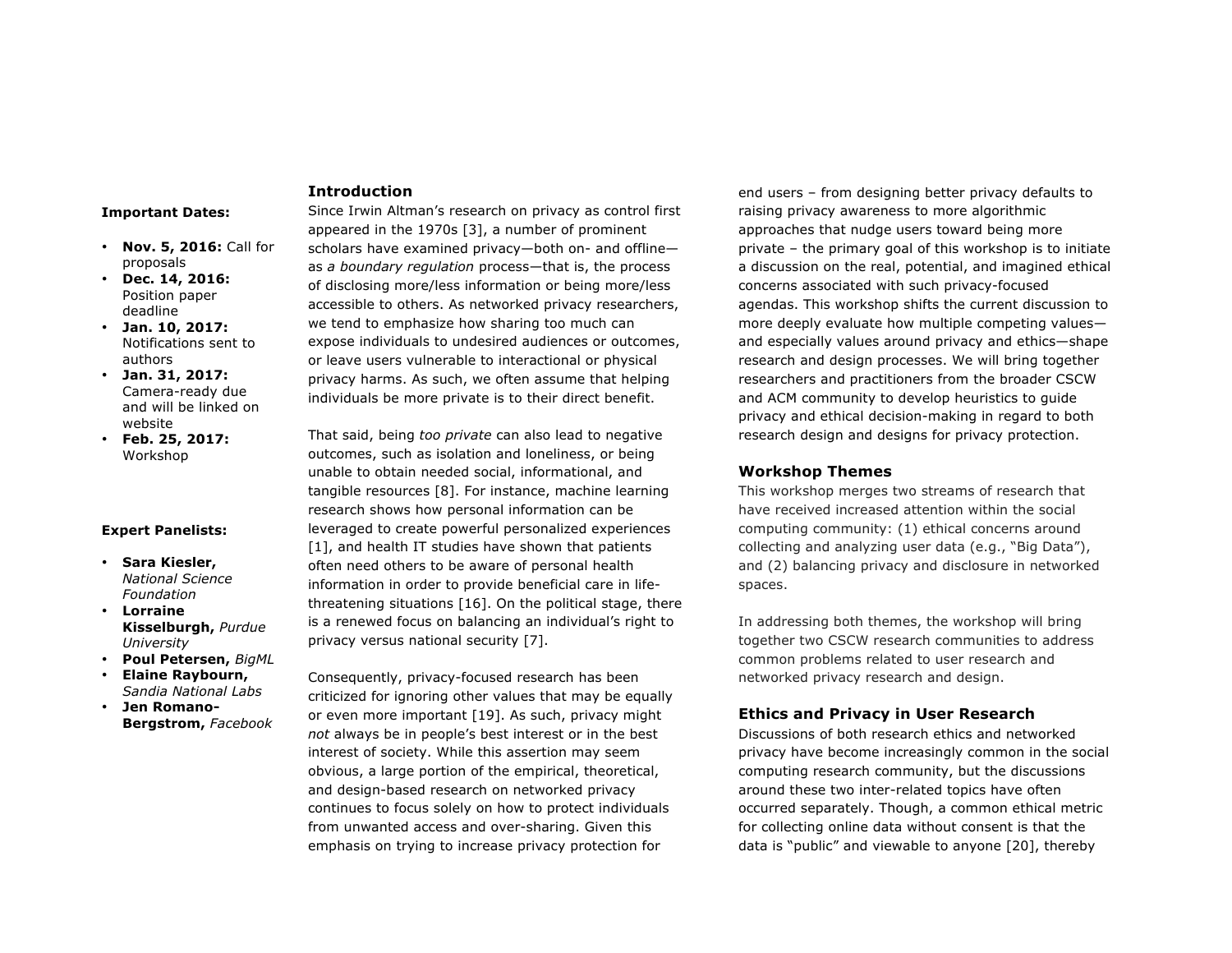# **Past ACM SIGCHI Privacy/Ethics Workshops:**

- **CHI 2011:** Privacy for a Networked World: Bridging Theory and Design
- **CSCW 2012:** Reconciling Privacy with Social Media
- **CSCW 2013:** Measuring Networked Social Privacy
- **CSCW 2015:** The Future of Networked Privacy: Challenges and **Opportunities**
- **CHI 2016:** Bridging the Gap Between Privacy by Design and Privacy in Practice
- **GROUP 2016:** Ethics and Obligations for Studying Digital **Communities**

protecting users through upholding their privacy – illustrating how research ethics and privacy can overlap. Yet, there are still concerns that this practice violates privacy expectations—particularly since social media users may not have an accurate idea of their audience [11], and information leaks can occur accidentally by the individual or by third parties [14].

Such nuanced relationships between ethics and privacy shows how the two research communities could benefit from a joint discussion of these types of issues. Characterizations of the ethical complexities introduced by Internet research focus on privacy, e.g., with respect to anonymity and confidentiality, or with expectations of privacy that might be violated by a lack of informed consent [10]. However, the traditional notion of participant anonymity as paramount is not always the ethical choice; different levels of identity disguise may be appropriate in some situations, or even the use of real names [6].

The question of whether *more privacy* is always better, therefore, applies not only to systems design but also to research design. This discussion should also not be limited to the academic community; for example, members of Facebook's public policy team published a law review article highlighting how the ethics review process must evolve in light of changing research methods [9]. They note, "a flexible process is key: The ever-changing nature of the questions and data involved in industry (and academic) research requires that any processes must be able to adapt efficiently to new internal challenges and external feedback so they can improve over time" (p. 444). These discussions highlight the contextual nature of expectations of privacy [15] that could impact our research practices.

## **Ethical Considerations for Privacy Research**

The current tradition in privacy research for embedding ethics in privacy-sensitive designs is to either give users ample transparency/control or to apply privacy nudges in order to help users make better privacy choices. While the intention is to protect users, a key assumption is that transparency and control are always beneficial to users, and that when nudges are applied, designers know which way is the "best" way to nudge users toward particular actions. Yet, promoting transparency and control are problematic in that they assume that users are able and willing to take control over their privacy.

Given the complexity of the digital privacy landscape, this is often an unrealistic assumption [13]. Additionally, while privacy nudges have been shown to help people make privacy decisions (e.g., [21]), a key limitation of nudging is that it is unclear what "beneficial behavior" entails: should we nudge users to always protect their privacy at all costs, or is there a subtler trade-off to be made? Scholars have warned that nudging can be subject to abuse or shift the responsibility of decision making from the people themselves to relying on nudges. As a result, people can become less capable of making their own decisions [5].

The positive and negative potential of these types of privacy-focused solutions raise important ethical questions. For instance, why are designers in a better position to know what is good for the users, more so than users themselves? The integral ethical dilemma with well-intentioned, privacy-sensitive designs is that privacy is a highly normative construct [2], and social norms around privacy vary drastically from individual to individual, as well as change over time and context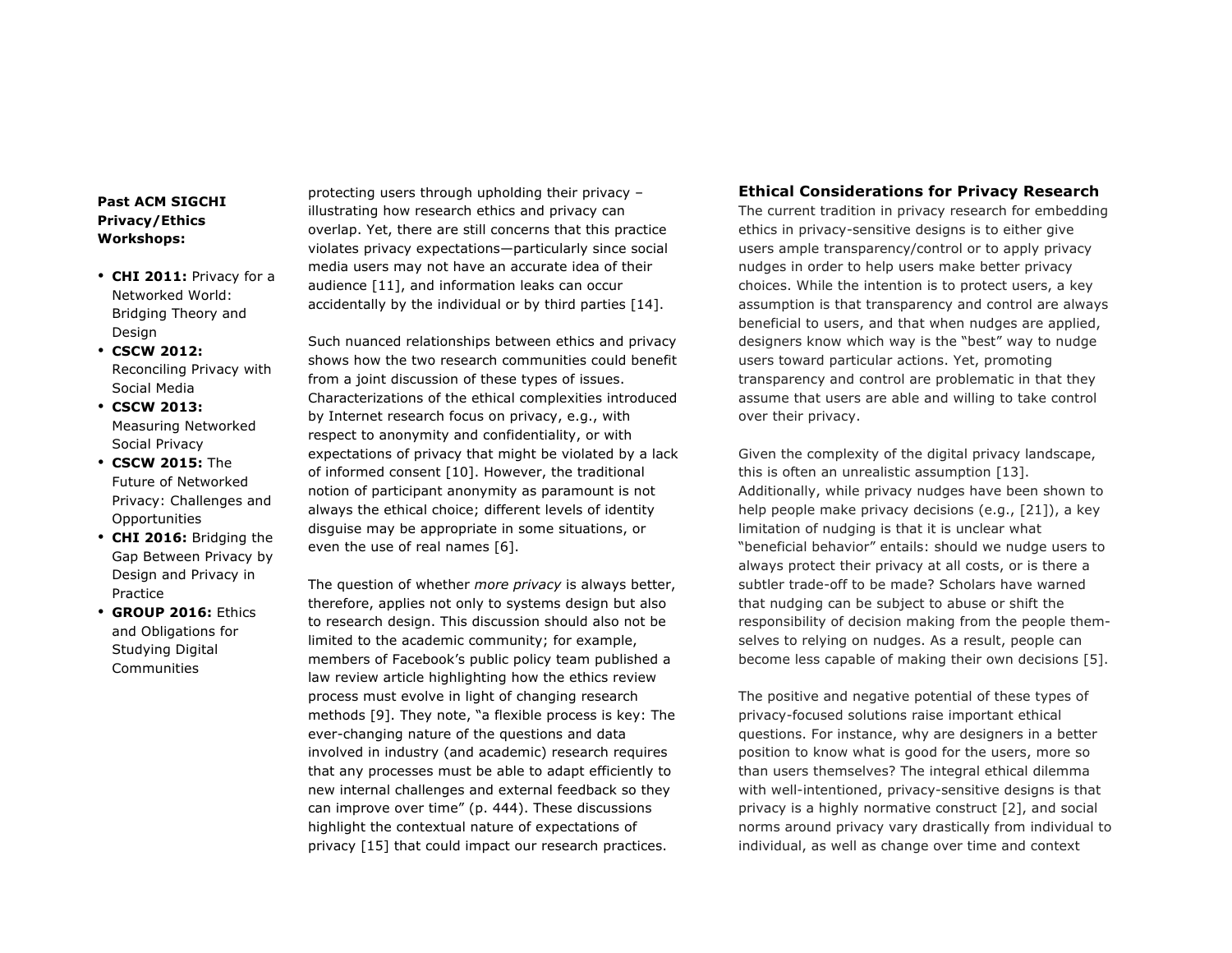## **CSCW 2017 Workshop Activities:**

- **Welcome and Introductions:** Lightning talk presentations
- **Large-group Discussion:** Ethical issues related to networked privacy
- **Coffee Break**
- **Panel Discussion:** Privacy, social computing, and ethics experts from both academia and industry.
- **Lunch**
- **Break-out Activities:** Balancing privacy with other values (e.g., Apple vs. FBI legal case).
- **Report/Synthesize:**  Summarizing break out session outcomes
- **Next Steps:** Workshop participants draft a future roadmap on balancing ethics and privacy values in research and design.

[15]. Thus, designing privacy features to optimally meet the needs of a varied user population is tricky at best, and some design patterns have been deemed outright unethical, at their worst [4].

Some more recent research has focused on applying more user-centered principles to privacy research and design, such as helping users achieve a level of privacy *relative to* their own desires [22], as opposed to trying to sway them one way or another, and a number of researchers have attempted more intelligent privacy designs to meet diverse privacy needs [12, 18]. For instance, some research has worked to profile users' privacy behaviors and information disclosure decisions in order to inform the best approach for educating and nudging users in a way that is consistent with their own desires [23]. Such adaptive approaches circumvent the "direction problem" in nudging research by following users' own desires [18]. Yet, the ethical considerations of such approaches have yet to be unpacked, which motivate this workshop.

## **Workshop Goals**

The main goal of this workshop is to bring together researchers currently studying questions around ethics and privacy in research and design to identify the most pressing questions and concerns. By the end of the workshop, the organizers and participants should have developed a set of heuristics on ethical privacy by design work, e.g., a more nuanced framework to help researchers make decisions around data (collecting, analyzing, storing, deleting). This work could also help move towards ethical norm setting, which is a goal articulated by the SIGCHI Ethics Committee. Beyond this goal, we want to use this workshop to encourage collaborative work across disciplines and consider ways

to bridge the gap between social science and computer science research, as we strongly believe that the challenges around privacy work require buy-in from all stakeholders. Finally, we hope to share actionable solutions resulting from our workshop discussions with the broader HCI community through the networkedprivacy.com website, as well as other informal and formal channels.

# **Call for Participation**

We will hold a one-day workshop for about 25 participants from industry, academia, and the nonprofit/policy sector. Participants will be recruited from the CSCW community, previous workshop attendees, and the extended research networks of the six organizers, which span multiple continents as well as academia and industry. We will invite and encourage participants from academia and industry in order to provide participants with broader perspectives on the future challenges of privacy online.

Interested individuals should submit a 2-4 page position paper in the CSCW extended abstracts format that addresses the workshop themes and highlighted topics provided in the call. Papers will be peer-reviewed by the workshop program committee (drawn from the existing privacy research community; see sidebar for PC members), and submissions will be accepted based on the relevance and development of their chosen topic, as well as their potential to contribute to the workshop discussions and goals. Topics of interest include, but are not limited to:

- Ethical considerations of privacy (e.g., is privacy inherently good?)
- Trade-offs between privacy and beneficial outcomes (e.g., social support)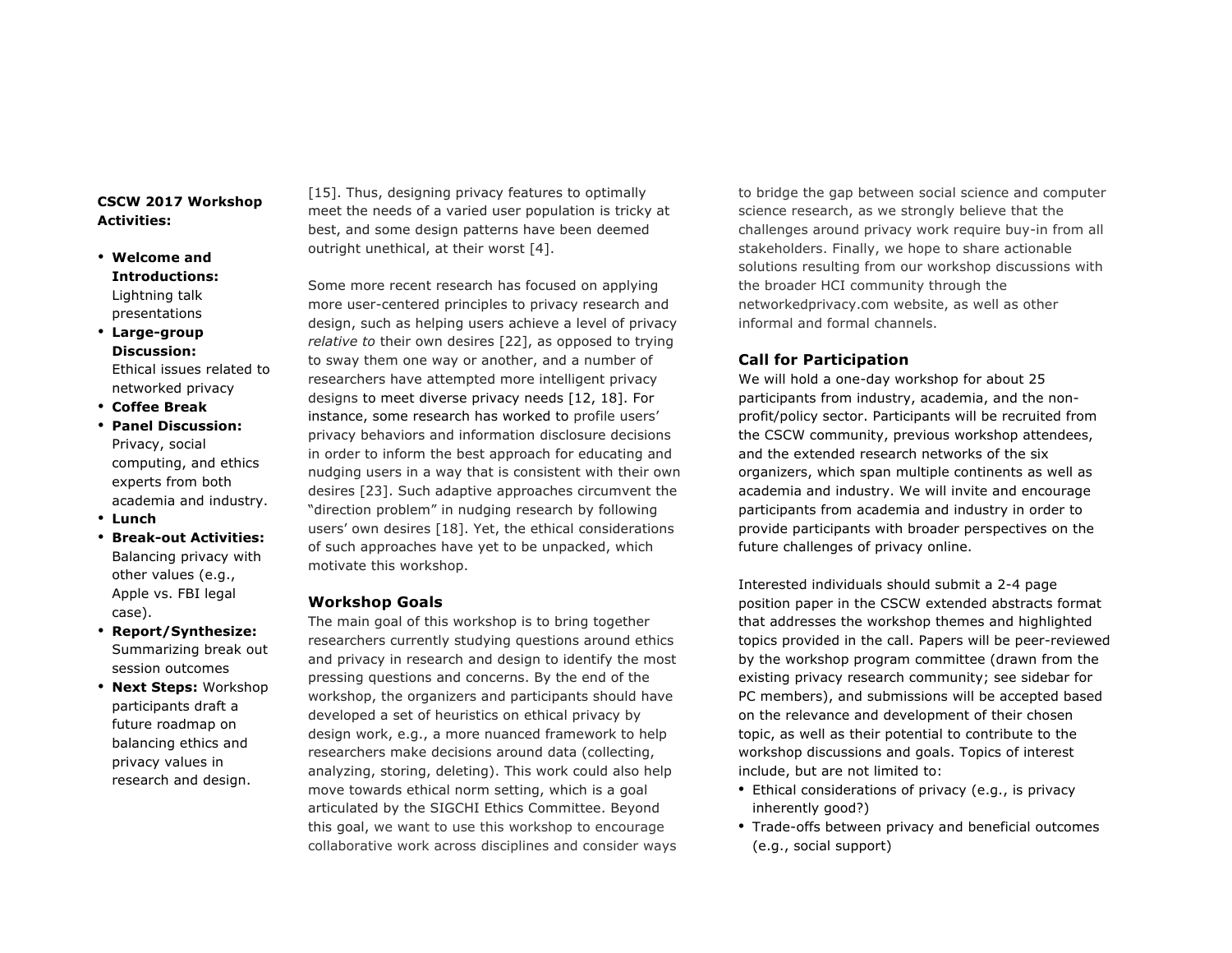## **Program Committee:**

- **Norah Abokhodair**,
- University of Washington • **Seda Gürses**, Princeton University
- **Roberto Hoyle**, Indiana University
- **Luke Hutton**, The Open University
- **Patrick Kelley**, University of New Mexico
- **Lorraine Kisselburgh**, Purdue University
- **Kevin Koidl**, Trinity College
- **Hanna Krasnova**, University of Bern
- **Priya Kumar**, University of Maryland
- **Airi Lampinen**, Mobile Life Centre, Stockholm
- **Heather R. Lipford**, UNC Charlotte
- **Chris Norval**, University of St. Andrews
- **Sameer Patil**, Indiana University
- **Nicholas Proferes**, University of Maryland
- **Elaine Raybourn**, Sandia National Labs
- **Vance Ricks**, Guilford College
- **Jessica Staddon**, NC State
- **Luke Stark**, Dartmouth College
- **Jose Such**, Kings College London
- **Eran Toch**, Tel Aviv University
- **Michael Zimmer**, University of Wisconsin-Milwaukee
- Balancing privacy and security concerns
- Ethics of default settings: Are there "right" privacy defaults? Who decides?
- Awareness, transparency, and consent: Is more always better?
- Ethical questions for privacy nudging research
- Algorithmic authority and the subjective nature of algorithms as it pertains to privacy
- Empirical studies of social norms regarding privacy and their effects
- Methodological considerations around ethics in research/study design

# **About the Organizers**

*Pamela Wisniewski* is an assistant professor in the Department of Computer Science at the University of Central Florida and the director of the Sociotechnical Interaction Research (STIR) Lab. Her research lies at the intersection of social computing and privacy.

*Jessica Vitak* is an assistant professor in the College of Information Studies at the University of Maryland and Associate Director of the Human-Computer Interaction Lab (HCIL). Her research evaluates issues around networked privacy as well as questions of ethics in social computing research.

*Xinru Page* is an assistant professor in the Department of Computer Information Systems at Bentley University. Her research focuses on social media adoption and non-use, networked privacy, and the role of individual differences in mediated communications.

*Bart Knijnenburg* is an assistant professor in the School of Computing at Clemson University and codirector of the Humans And Technology (HAT) Lab. His

research focuses on privacy decision-making, usertailored privacy, and the user-centric aspects of recommender systems.

*Yang Wang* is an assistant professor in the School of Information Studies at Syracuse University and codirector of the Social Computing Systems (SALT) Lab. His research focuses on inclusive privacy, which aims to design effective privacy mechanisms for people with disabilities and other underserved populations.

*Casey Fiesler* is an assistant professor in the Department of Information Science at the University of Colorado Boulder. Her research is at the intersection of law, ethics, and social norms in online communities, as well as research practices around them.

## **References**

- 1. Elizabeth Aguirre, Anne L. Roggeveen, Dhruv Grewal, and Martin Wetzels. 2016. The personalization-privacy paradox: implications for new media. *Journal of Consumer Marketing* 33, 2: 98–110.
- 2. Anita L. Allen. 2012. Privacy Law: Positive Theory and Normative Practice. *Harvard Law Review Forum* 126: 241.
- 3. Irwin Altman. 1975. The Environment and Social Behavior: Privacy, Personal Space, Territory, and Crowding. Retrieved October 18, 2016 from http://eric.ed.gov/?id=ED131515
- 4. Christoph Bösch, Benjamin Erb, Frank Kargl, Henning Kopp, and Stefan Pfattheicher. 2016. Tales from the Dark Side: Privacy Dark Strategies and Privacy Dark Patterns. *Proc. on PETS* 2016, 4.
- 5. Luc Bovens. 2009. The Ethics of Nudge. In *Preference Change*, Till Grüne-Yanoff and Sven Ove Hansson (eds.). Springer Netherlands, 207–219.